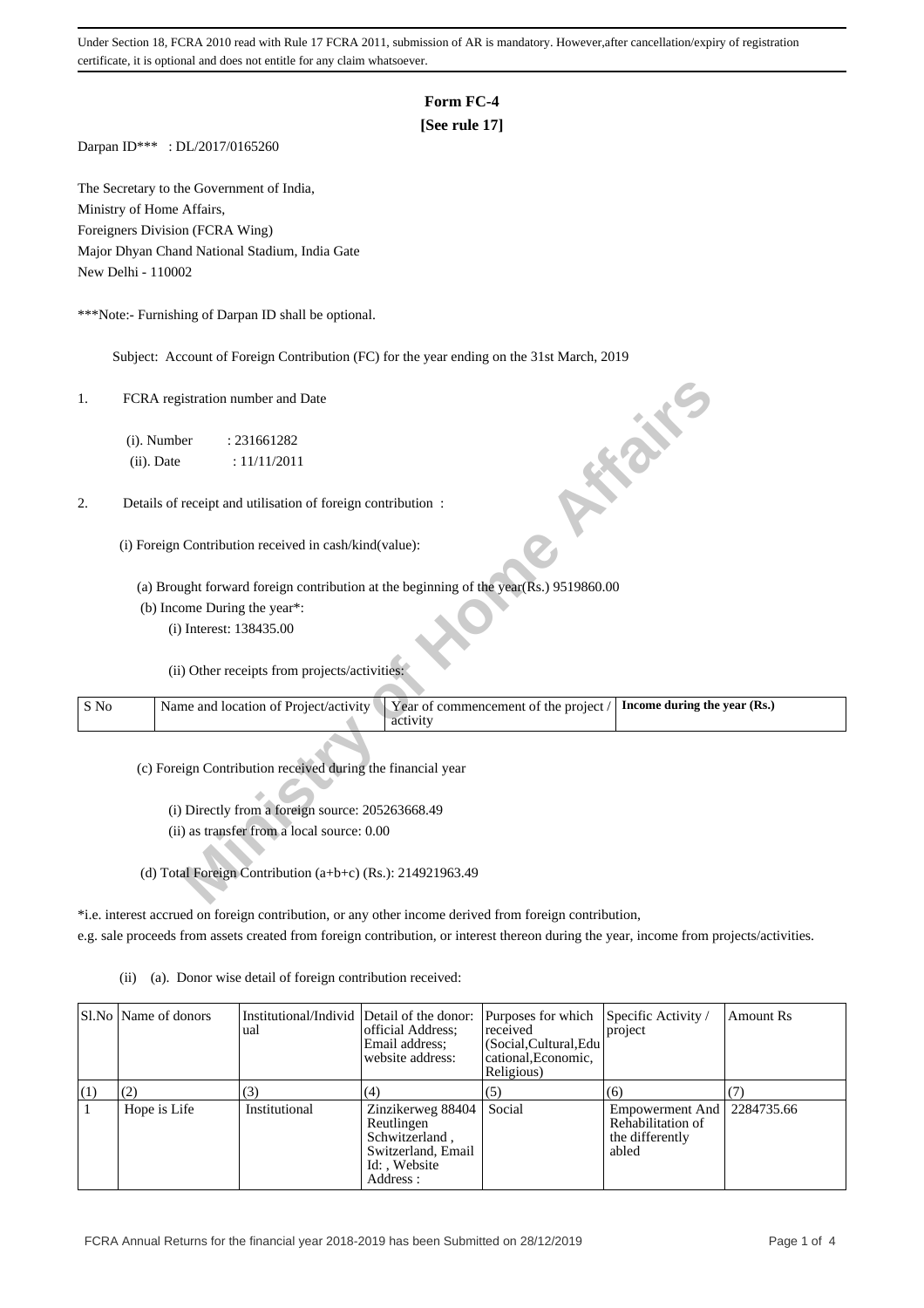Under Section 18, FCRA 2010 read with Rule 17 FCRA 2011, submission of AR is mandatory. However,after cancellation/expiry of registration certificate, it is optional and does not entitle for any claim whatsoever.

|   | Sl.No   Name of donors                              | Institutional/Individ Detail of the donor:<br>ual | official Address;<br>Email address:                                                                                            | Purposes for which<br>received<br>(Social, Cultural, Edu | Specific Activity /<br>project                                   | Amount Rs    |
|---|-----------------------------------------------------|---------------------------------------------------|--------------------------------------------------------------------------------------------------------------------------------|----------------------------------------------------------|------------------------------------------------------------------|--------------|
|   |                                                     |                                                   | website address:                                                                                                               | cational, Economic,<br>Religious)                        |                                                                  |              |
| 2 | <b>Brahmananda</b><br>Saraswati Yagya<br>Foundation | Institutional                                     | PO Box-46.<br>Fairfield Lowa<br>52556, USA,<br>United States of<br>America, Email Id:<br>finance@bsyf.org,<br>Website Address: | Social                                                   | Empowerment And<br>Rehabilitation of<br>the differently<br>abled | 202978932.83 |

(b) Cumulative purpose-wise amount of all foreign contribution donation received :

| Sl.No | Purpose | Amount                                         |
|-------|---------|------------------------------------------------|
|       | Social  | $\overline{A}$<br>ኅሰ.<br>71 V<br>263668.4<br>້ |

| 3.      | Details of Utilization of foreign contribution:                                                                                             |                                                                                                                                                                                               |                         |         |                  |                         |                  |         |                 |         |
|---------|---------------------------------------------------------------------------------------------------------------------------------------------|-----------------------------------------------------------------------------------------------------------------------------------------------------------------------------------------------|-------------------------|---------|------------------|-------------------------|------------------|---------|-----------------|---------|
|         | (a) Details of activities/projects for which foreign contribution has been received and utilised (in rupees)                                |                                                                                                                                                                                               |                         |         |                  |                         |                  |         |                 |         |
| Sl. No. | Name of<br>project/acti ocation<br>vity                                                                                                     | Address/L                                                                                                                                                                                     | <b>Previous Balance</b> |         |                  | Receipt during the year | <b>Utilised</b>  |         | Balance         |         |
|         |                                                                                                                                             |                                                                                                                                                                                               | In cash                 | In Kind | In cash          | In Kind                 | In cash          | In Kind | In cash         | In Kind |
| (1)     | (2)                                                                                                                                         | (3)                                                                                                                                                                                           | (4)                     | (5)     | (6)              | (7)                     | (8)              | (9)     | (10)            | (11)    |
|         | Empower<br>ment And<br>Rehabilita<br>tion of the<br>differently<br>abled                                                                    | <b>NEW</b><br><b>DELHI</b><br>Delhi<br>Delhi1100<br>67                                                                                                                                        | 9519860.0<br>0          | 0.00    | 20540210<br>3.49 | $0.00^{\circ}$          | 20106869<br>1.50 | 0.00    | 13853271<br>99  | 0.00    |
| Total   |                                                                                                                                             |                                                                                                                                                                                               | 9519860.0<br>0          | 0.00    | 20540210<br>3.49 | 0.00                    | 20106869<br>1.50 | 0.00    | 13853271.<br>99 | 0.00    |
|         | (b) Details of utilisation of foreign contribution:                                                                                         |                                                                                                                                                                                               |                         |         |                  |                         |                  |         |                 |         |
|         |                                                                                                                                             | (i) Total Utilisation** for projects as per aims and objectives of the association (Rs.):166606736.00<br>(ii) Total administrative expenses as provided in rule 5 of the Foreign Contribution |                         |         |                  |                         |                  |         |                 |         |
|         |                                                                                                                                             | (Regulation) Rules, 2011 (Rs.):31775761.50                                                                                                                                                    |                         |         |                  |                         |                  |         |                 |         |
|         | ** It is affirmed that the utilisation of foreign contribution is not in contravention of the provisions contained in the Foreign           |                                                                                                                                                                                               |                         |         |                  |                         |                  |         |                 |         |
|         | Contribution(Regulation) Act, 2010 (42 of 2010) and more particularly in section 9 and section 12 of the Act which, inter-alia, states that |                                                                                                                                                                                               |                         |         |                  |                         |                  |         |                 |         |
|         | the acceptance of foreign contribution is not likely to affect prejudicially                                                                |                                                                                                                                                                                               |                         |         |                  |                         |                  |         |                 |         |

(A) the soverignty and integrity of india; or.

(B) the security, strategic, scientific or echnomic interest of the state; or

(C) the public interest; or

(D) freedom or fairness of election to any legistature; or

(E) friendly relations with any foreign state; or

(F) harmony between religious, racial, social, lingusitic or relgional groups, castes or communities.

| Sl. No. | Activity in the name of Association                                                   | Details               | Purpose | Total (in Rs.)    |
|---------|---------------------------------------------------------------------------------------|-----------------------|---------|-------------------|
| (i)     | Creation of movable assests                                                           | Computers and Laptops | Social  | 519179.00         |
| (ii)    | Creation of movable assests                                                           | Furniture and Fixture | Social  | 607299.00         |
| (iii)   | Creation of movable assests                                                           | Office Equipment      | Social  | 1554416.00        |
| (iv)    | Creation of movable assests                                                           | Vehicles              | Social  | 5300.00           |
|         | FCRA AnnUal Returns for the financial year 2018-2019 has been Submitted on 28/12/2019 |                       |         | $2686194002$ of 4 |

(c) Total purchase of fresh assets (Rs.)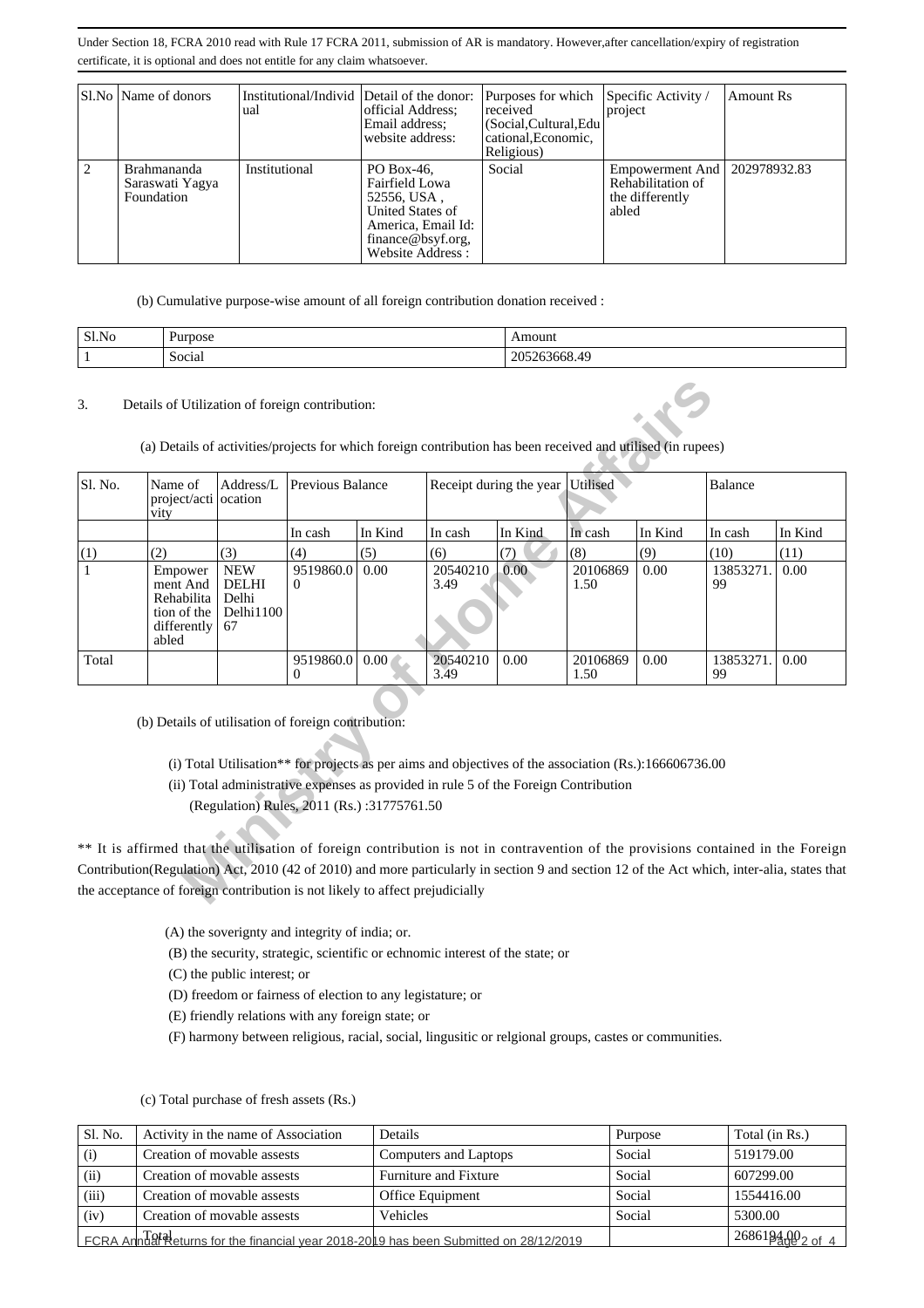(d) FC transferred to other associations

| Sl.<br>NO. | . Nar<br>0000<br>the<br>:1at10n<br>$\sim$<br>$^{\rm O}$<br>не | Date | ™OS∪ | 2222222<br>m<br>DШ |
|------------|---------------------------------------------------------------|------|------|--------------------|
| . .        | $\tilde{\phantom{a}}$<br>ື                                    |      |      | ີ                  |

(e) Total utilisation In the year (Rs.)(b+c+d) 201068691.50

## 4. Details Of unutilised foreign contribution:

(i) Total FC invested in term Deposits (Rs.):

| Sl. No. | Details                          | Total( in Rs.) |
|---------|----------------------------------|----------------|
| (i)     | Opening Balance of FD            | 797884.00      |
| (ii)    | FD made during the year          | 6000000.00     |
| (iii)   | Less: realisation of previous FD | 0.00           |
|         | Closing balance of FD            | 6797884.00     |

- (a) Cash in hand: 25402.00
- (b) in FC designated bank account: 1107317.00
- (c) in utilisation bank account(s): 4031925.00
- 5. Details of foreigners as Key functionary/working/associated: 0
- 6. Details of Land and Building remained unutilised for more than two year:

| Sl. No. | ocation of Land and<br>Building | Year of acquisition | Purpose of acquisition | Reason of unutilisation |
|---------|---------------------------------|---------------------|------------------------|-------------------------|
|         | ∼                               | v                   |                        |                         |

| Sl. No.                         | Details                                                                                                                                       |                     |        | Total( in Rs.)         |            |                         |                 |
|---------------------------------|-----------------------------------------------------------------------------------------------------------------------------------------------|---------------------|--------|------------------------|------------|-------------------------|-----------------|
| (i)                             | Opening Balance of FD                                                                                                                         |                     |        | 797884.00              |            |                         |                 |
| (ii)                            | FD made during the year                                                                                                                       |                     |        | 6000000.00             |            |                         |                 |
| (iii)                           | Less: realisation of previous FD                                                                                                              |                     |        | 0.00                   |            |                         |                 |
|                                 | Closing balance of FD                                                                                                                         |                     |        | 6797884.00             |            |                         |                 |
|                                 | (ii) Balance of unutilised foreign contribution, in cash/bank, at the end of the year(Rs):                                                    |                     |        |                        |            |                         |                 |
|                                 | (a) Cash in hand: 25402.00                                                                                                                    |                     |        |                        |            |                         |                 |
|                                 | (b) in FC designated bank account: 1107317.00                                                                                                 |                     |        |                        |            |                         |                 |
|                                 | (c) in utilisation bank account(s): $4031925.00$                                                                                              |                     |        |                        |            |                         |                 |
| 5.                              | Details of foreigners as Key functionary/working/associated: 0                                                                                |                     |        |                        |            |                         |                 |
| 6.                              | Details of Land and Building remained unutilised for more than two year:                                                                      |                     |        |                        |            |                         |                 |
| Sl. No.                         | Location of Land and<br><b>Building</b>                                                                                                       | Year of acquisition |        | Purpose of acquisition |            | Reason of unutilisation |                 |
| (1)                             | (2)                                                                                                                                           | (3)                 |        | (4)                    |            | (5)                     |                 |
| (7)<br>Name of the              | (a) Details of designated FC bank account for receipt of Foreign Contribution (As on 31st March of the year ending):<br><b>Branch Address</b> | Phone No.           | E-mail | <b>IFSC</b> Code       | Account No |                         | Date of Opening |
| Bank                            | With pincode)                                                                                                                                 |                     |        |                        |            |                         | Account         |
| (1)                             | (2)                                                                                                                                           | (3).                | (4)    | (5)                    | (6)        |                         | (7)             |
| <b>ICICI BANK</b><br><b>LTD</b> | C-17,LOCAL<br><b>SHOPPING</b><br><b>CENTRE</b><br><b>PASHIMI</b><br><b>MARG</b><br><b>VASANT</b><br>VIHAR, NEW<br>DELHI, Delhi,<br>Delhi      |                     |        | <b>ICIC0000065</b>     | 63         | XXXXXXXX56              |                 |

(b) Details of all utilization bank accounts for utilization of Foregin Contribution (As on 31st March of the year ending)

| Name of the<br>Bank | <b>Branch Address</b><br>With pincode)                            | Phone No.                                  | E-mail | <b>IFSC</b> Code | Account No.         | Date of Opening<br>Account |
|---------------------|-------------------------------------------------------------------|--------------------------------------------|--------|------------------|---------------------|----------------------------|
| (1)                 | (2)                                                               | (3).                                       | (4)    | (5)              | (6)                 | (7)                        |
| <b>AXIS BANK</b>    | Safdurjung<br>Enclave<br>New Delhi, New<br>Delhi, Delhi,<br>Delhi |                                            |        | UTIB0001358      | XXXXXXXXX<br>XX4455 |                            |
| <b>AXIS BANK</b>    | Safdarjung<br>Enclave<br>New Delhi, New                           |                                            |        | UTIB0001358      | XXXXXXXXX<br>XX5814 |                            |
|                     |                                                                   | FCRA Annual Return Pelhi<br>Pelhi<br>Delhi |        |                  |                     | Page 3 of 4                |